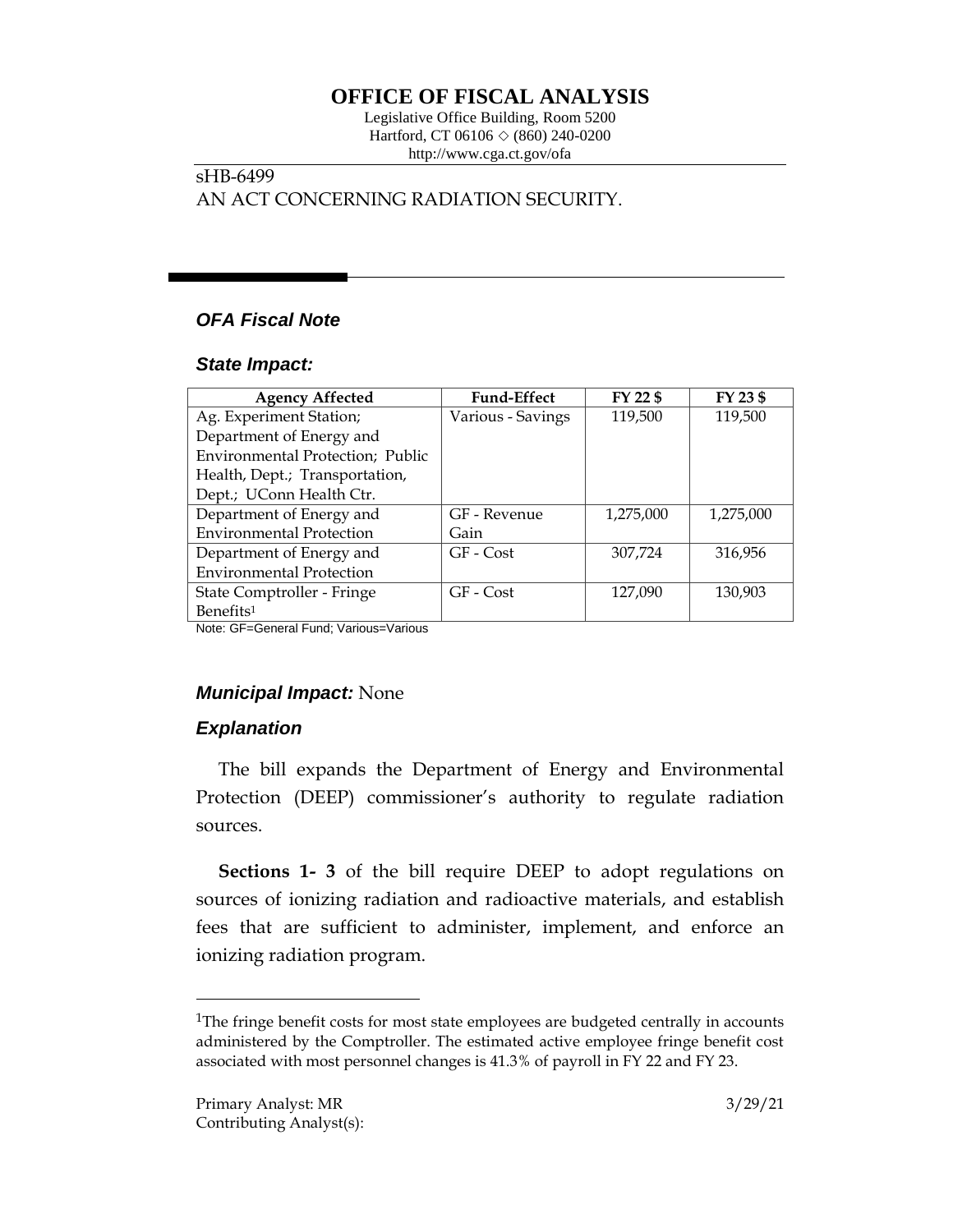The bill results in an estimated revenue gain to DEEP of \$1,275,000 annually associated with the newly established fees. Under the newly established state program, currently managed by the Nuclear Regulatory Commission (NRC), the regulated entities would remit fees to DEEP instead of the NRC.

Establishment of the new program would require DEEP to hire four additional staff to oversee the new licensing program, including a Supervising Radiation Control Physicist, an Environmental Analyst, and two Environmental Compliance Specialists. This results in costs to DEEP of \$307,724 in FY 22 and \$316,956 in FY 23, and associated fringe benefit costs of \$127,090 and \$130,903 respectively.

Additionally, the bill results in a savings of \$115,900 since various state agencies (the Agricultural Experiment Station, DEEP, The Departments of Public Health, Transportation, and the University of Connecticut Health Center) currently pay \$115,900 in aggregate to NRC each year for radioactive material license fees. Under the bill's provisions, these fees will be transferred to DEEP.

**Sections 4 – 6** of the bill may result in a revenue gain associated with penalties as it: (1) expands current existing penalties for violations of the state's radioactive materials laws to currently prohibited acts, and (2) makes negligible or intentional violations of the radiation and radioactive materials law's prohibited acts.

**Section 5** authorizes DEEP to take necessary actions to protect human health and the environment under certain circumstances and allows the agency to contract with anyone to address hazards, pollution, or contamination. To the extent DEEP chooses to contract with outside consultants, there may be costs for this purpose, which are expected to be covered by fees yielded under the bill.

#### *The Out Years*

The annualized ongoing fiscal impact identified above would continue into the future subject to inflation and the amount of